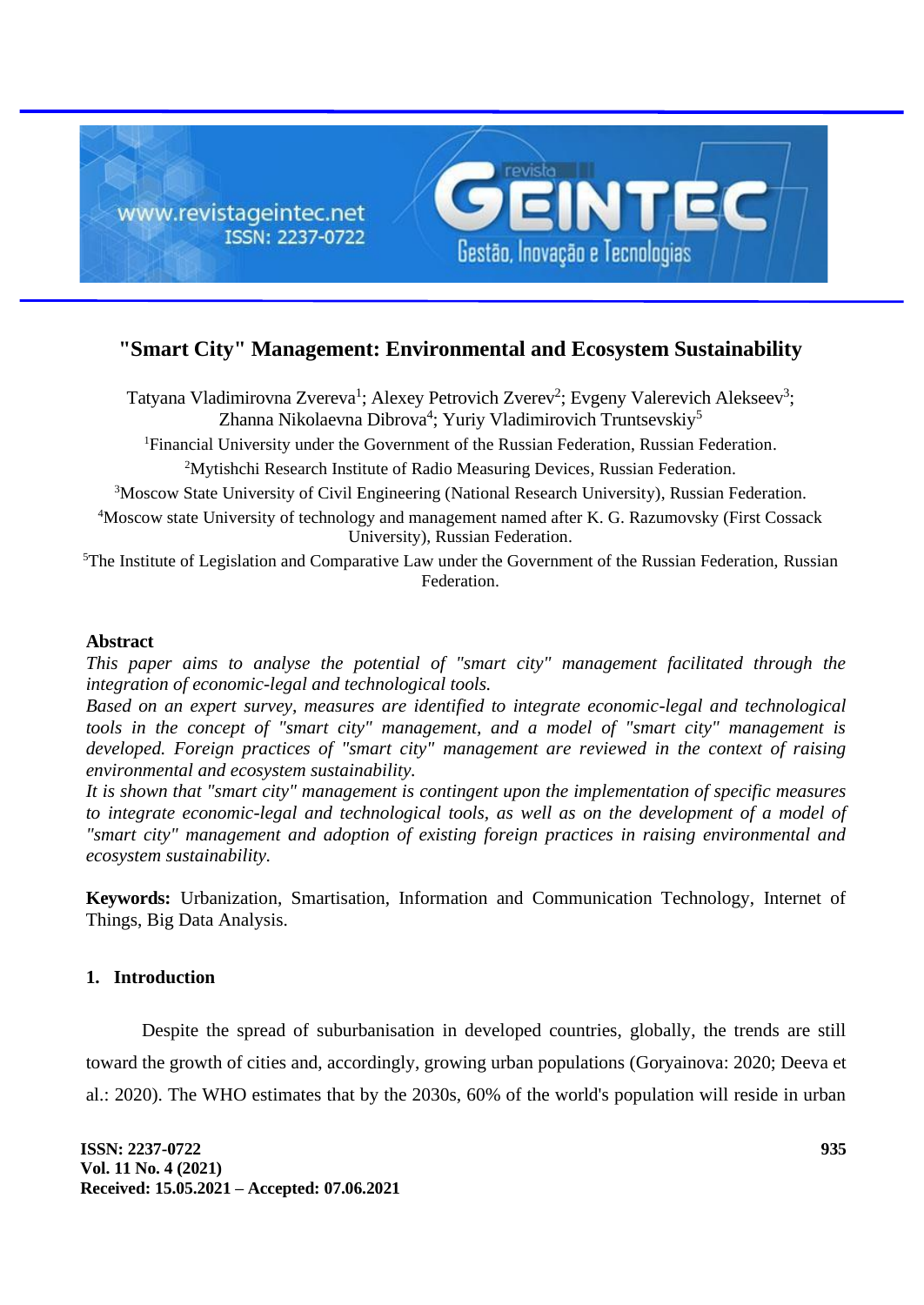areas. Such rapid growth of urbanisation is likely to cause excessive pressures on urban infrastructure and result in environmental problems (Halpern et al.: 2013).

To mitigate potential risks that will inevitably occur in overpopulated cities, the solution might be to implement the "smart city" concept (Fiofanova: 2020; Kirillova et al.: 2019; Kozlov et al.: 2020). It is also likely that "smart cities" can right now significantly improve living standards in major cities and agglomerations with millions of populations (Gogiberidze et al.: 2020; Bancerova: 2020). This approach would enable prompt response in complex situations and smooth coordination. It would also contribute to better quality and resource efficiency of services, in particular, with regard to spending. All city utilities would operate in a single information environment, resulting in improved service standards and better environmental and ecosystem sustainability and enabling realtime public control of their performance (Deakin, Al Waer: 2011; Glebova et al.: 2019).

A major proponent of "smart city" transformations has been the European Union. In 2009, the EU approved the Smart Cities and Communities Industrial Initiative, which came into effect on June 21, 2011, and regulated the development of framework initiatives to introduce energy efficiency and environmental security principles in the energy sector and transportation. June 10, 2012, marked the beginning of cooperation between EU member states under the European Innovation Partnership on Smart Cities and Communities, which integrated the foundation of the EU Industrial Initiative combined with the development of information and communication technology. On October 14, 2013, the EU adopted the Strategic Implementation Plan, which took effect in early 2014 under the European programme Horizon 2020 (Kola-Bezka et al.: 2016).

The primary lines of modernisation and improvement were energy-efficient housing and transportation, prudent management of energy, deployment of information and communication systems across the utility sectors and so on (Savina et al.: 2020; Nurutdinova, Bekisheva: 2020). Examples of investment programmes in "smart cities" in the EU are COOPERATE (Control and Optimization for Energy Positive Neighbourhoods), BESOS (Building Energy decision Support systems fOr Smart cities), DAREED (innovative business models and energy efficiency), EPIC-HUB (Energy-Hub approach) and others (Sujata et al.: 2016).

**ISSN: 2237-0722 Vol. 11 No. 4 (2021) Received: 15.05.2021 – Accepted: 07.06.2021**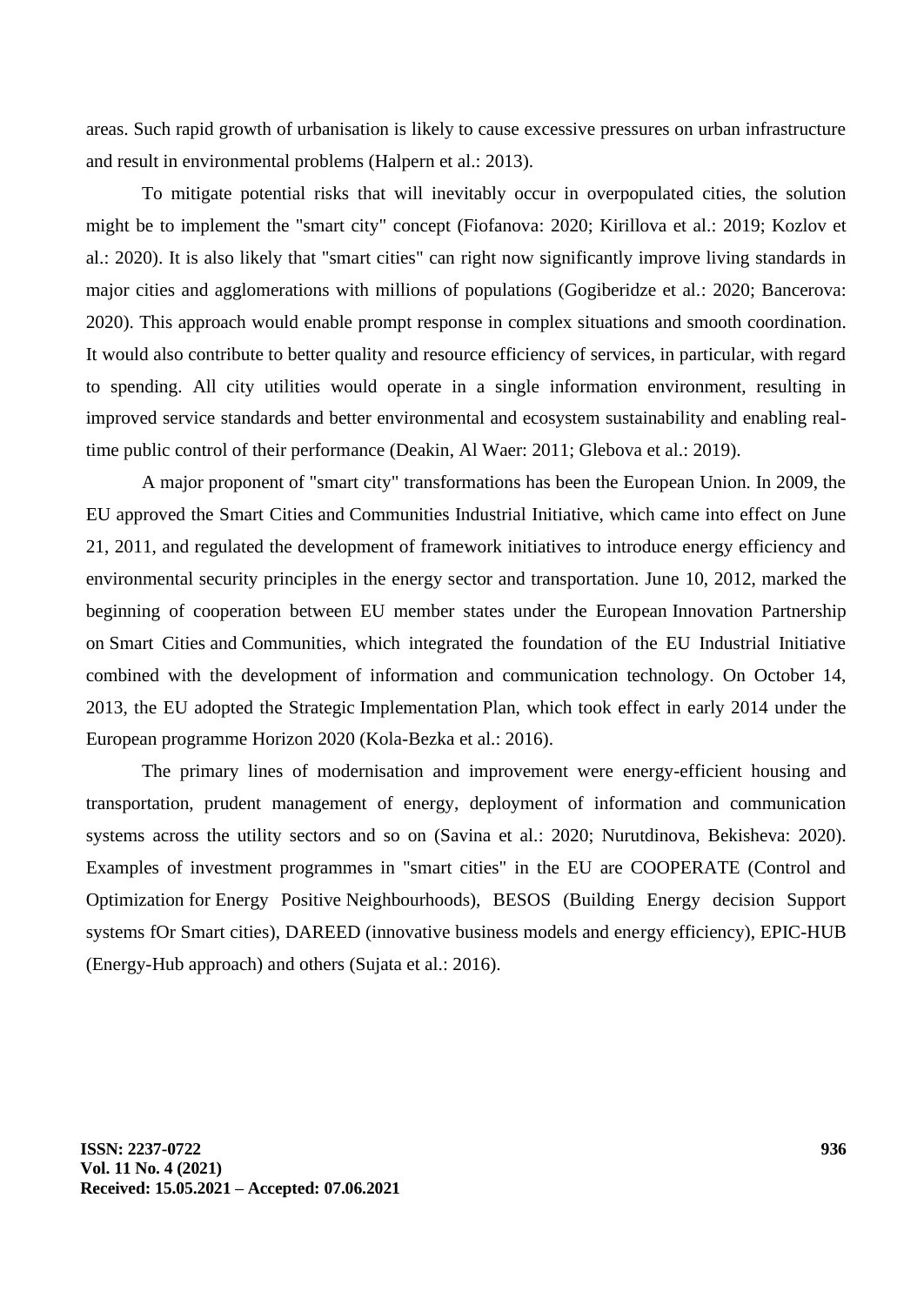# **2. Literature Review**

J.M. Eger (2009) proposed a classification of major cities trending toward service smartisation according to three types: magnet cities, i. e., major economic centres or capitals attractive from the employment and livability perspectives; strategy cities implementing high-technology projects, innovation concepts targeting improvements in long-term comfort of living for residents; innovative cities which survived a crisis as a result of the demise of traditional economic industries and were able to employ an innovative approach to set new growth spots and attract intellectual resources.

Under this concept, "smart cities" are understood not as objects of public governance but as objects of spontaneous economic development, which is not always driven along a set strategic course.

Another approach is adopted by the developers of the concept of European "smart cities" from the Vienna University of Technology. In their view, a "smart city" is a management category, a city that makes optimal use of all the interconnected information available today to better understand and control its operations and optimize the use of limited resources, including those of its residents (Neirotti et al.: 2014).

Consider what comes into the notion of a "smart city" through the lens of different approaches to its interpretation. Table 1 lays out definitions of the notion of "smart city" through the lens of institutional, social, economic and technological approaches and the integrated management approach based on them.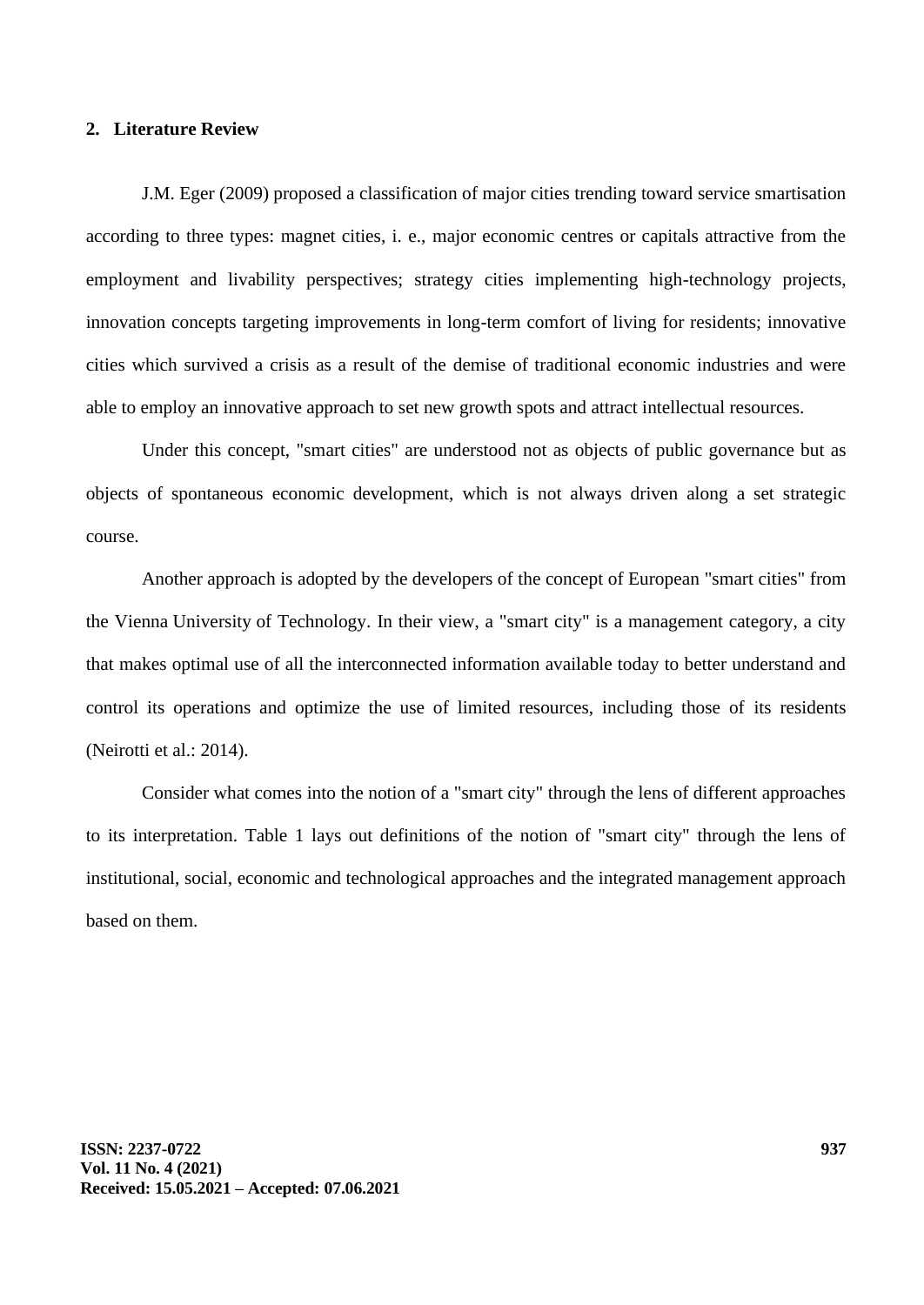Table 1 - Definitions of a "smart city" through the lens of different approaches

|                 | Table 1 - Definitions of a small city unough the lens of unferent approaches |
|-----------------|------------------------------------------------------------------------------|
| Approach        | Definition of a "smart city"                                                 |
| Institutional   | A city connecting the physical infrastructure, the IT infrastructure, the    |
| approach        | social infrastructure and the business infrastructure to leverage the        |
|                 | collective intelligence of the city (Al-Hader, Rodzi: 2009)                  |
|                 | A city that makes a conscious effort to innovatively employ information      |
|                 | and communication technologies (ICT) to support a more inclusive,            |
|                 | diverse and sustainable urban environment (Albino et al.: 2015)              |
|                 | A "smart community" shaped and aligned around a system of                    |
|                 | specialised institutions integrated into the urban environment               |
|                 | (Hollands: 2008)                                                             |
|                 |                                                                              |
| Social approach | A city well performing in a forward-looking way in six smart                 |
|                 | characteristics (factors): smart economy, smart mobility,<br>smart           |
|                 | environment, smart people, smart living, smart governance, built on the      |
|                 | smart combination of endowments and activities of self-decisive,             |
|                 | independent and aware citizens (Shapiro: 2006)                               |
|                 | A comfortable livable environment created, in particular, through the        |
|                 | efficient use of human factor and intellectual capital to support            |
|                 | progressive institutional and economic transformations in the city           |
|                 | (Komninos: $2011$ )                                                          |
| Economic        | A city well performing in a forward-looking way in economy, people,          |
| approach        | governance, mobility, environment and living built on the smart              |
|                 | combination of endowments and activities of citizens and fueling             |
|                 | sustainable economic growth and high quality of life, with a wise            |
|                 | management of natural resources, through participatory governance            |
|                 | (Bronstein: 2009)                                                            |
| Technological   | A city combining ICT and Web 2.0 technology with other                       |
| approach        | organizational, design and planning efforts to dematerialize and speed       |
|                 | up bureaucratic processes and help to identify new, innovative solutions     |
|                 | to city management complexity to improve sustainability and liveability      |
|                 | (Maeda: 2012)                                                                |
|                 |                                                                              |
|                 | A city where computing technologies are used to make the critical            |
|                 | infrastructure components and services of a city $-$ which include city      |
|                 | administration, education, healthcare, public safety, real estate,           |
|                 | transportation and utilities – more intelligent, interconnected and          |
|                 | efficient (Kourtit, Nijkamp: 2012)                                           |
| Integrated      | A city that monitors and integrates conditions of all of its critical        |
| management      | infrastructures, can better optimize its resources, plan its preventive      |
| approach        | maintenance activities and monitor security aspects while maximizing         |
|                 | services to its citizens (Paskaleva: 2009)                                   |
|                 | The term refers to the relation between the city government                  |
|                 | administration and its citizens. Good governance or smart governance is      |
|                 | often referred to as the use of new channels of communication for the        |
|                 | citizens, e. g., e-governance or e-democracy (Deakin et al.: 2011)           |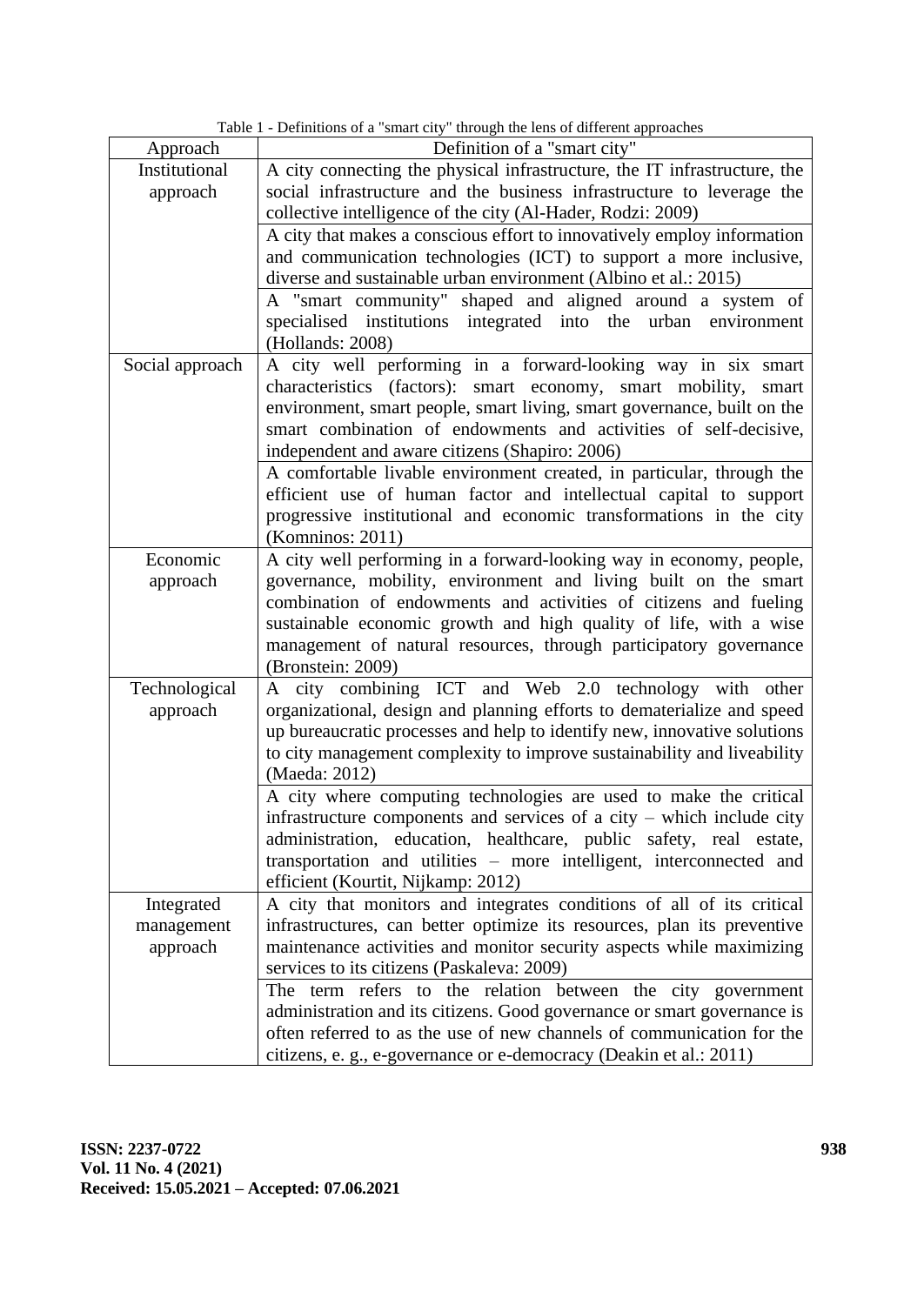The above classification of definitions according to the four proposed approaches helped us to aggregate the findings and arrive at our own definition of a "smart city" following the integrated management approach, referring to a complex and multi-factor municipal system combining institutional, social, economic, environmental and technological constituents ensuring, through their efficient, well-aligned and integrated operation, sustainable urban development and better usability of improved services.

This paper aims to analyse the potential of "smart city" management facilitated through the integration of economic-legal and technological tools.

Objectives:

- to define measures to combine economic-legal and technological tools;
- to propose a model of "smart city" management;
- to analyse foreign practices of "smart city" management in the context of raising environmental and ecosystem sustainability.

Research hypothesis: "Smart city" management is contingent upon the implementation of specific measures to integrate economic-legal and technological tools, development of a model of "smart city" management and adoption of existing foreign practices in raising environmental and ecosystem sustainability.

The findings suggest that the research objective is met.

### **3. Methods**

The research was conducted from 05.08.2020 to 25.09.2020.

The following general scientific methods were used to address the objectives:

a) theoretical methods: analysis of peer-reviewed scholarly sources on the subject to find the aspects of the management approach to a "smart city" and a review of foreign practices of "smart city" management;

b) empirical methods: an expert survey. The experts were asked to address the following objectives: to determine measures to integrate economic-legal and technological tools, to substantiate technical instruments of a "smart city" management model, to refer to foreign practices to showcase main requirements to the "smart city" management.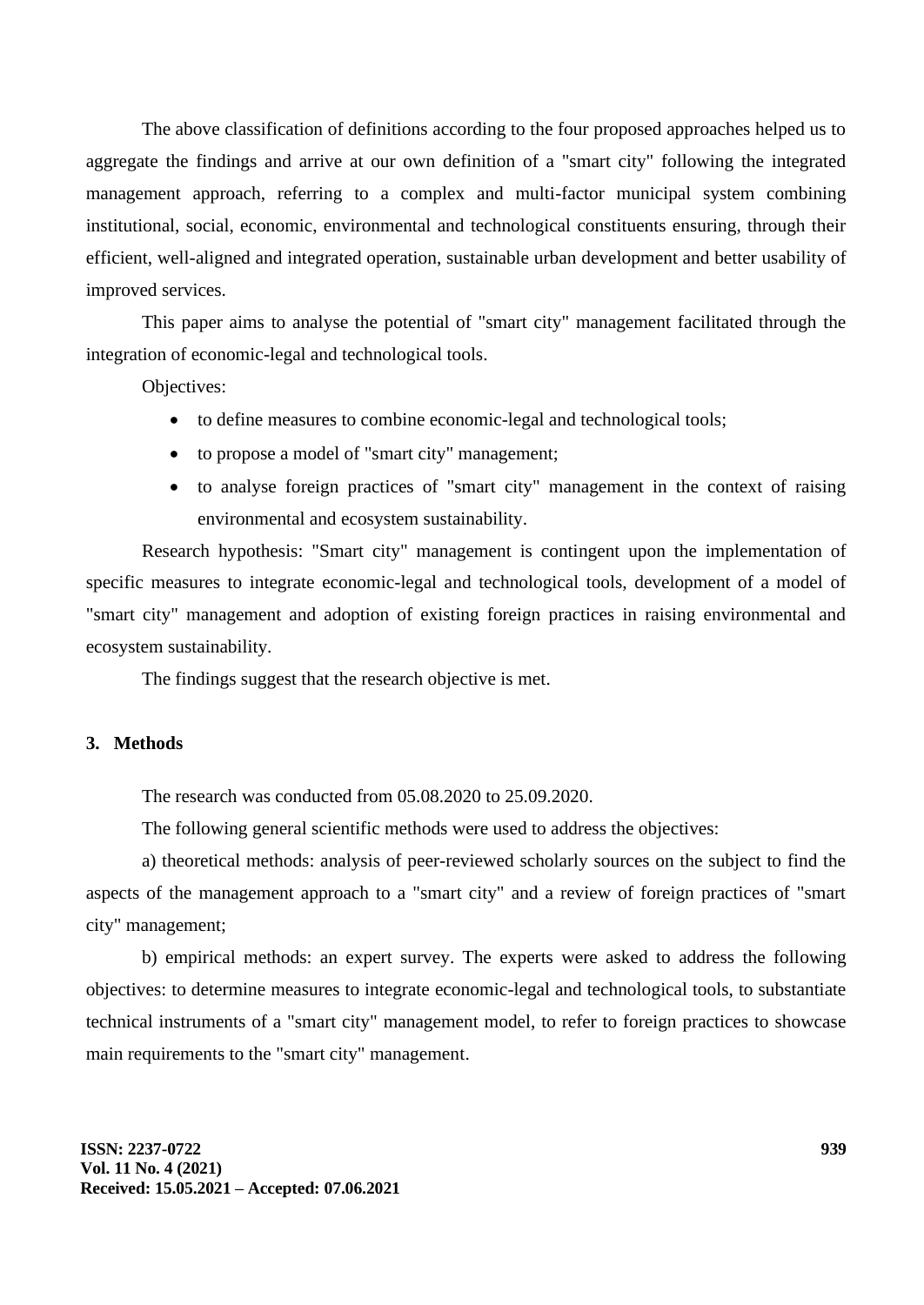The first stage of research involved the analysis of available data and scholarly papers on the subject.

The second stage involved the development of a questionnaire as a semi-formalised list of questions concerning the problems of "smart city" management.

The third stage involved conversations with the experts (online) in accordance with the performed questionnaires. The survey was conducted in Russian on 16.09.2020 among the experts (30 individuals), specifically municipal officials with more than five years of professional experience in digital adoption in urban management. All participants were notified regarding the purpose of the survey and the intent of the organisers to publish the findings in aggregate.

# **4. Results**

According to the experts, efficient "smart city" management requires the implementation of measures to integrate economic-legal and technological tools (Table 2).

| Item           | <b>Measures</b>                                                                                                                                  | $\% *$ |
|----------------|--------------------------------------------------------------------------------------------------------------------------------------------------|--------|
| $\mathbf{1}$   | legal and regulatory support of e-governance development locally                                                                                 | 85%    |
| $\overline{2}$ | development of proper "smart city" infrastructure at the city level                                                                              | 82.5%  |
| 3              | ensuring security, specifically, cybersecurity                                                                                                   | 82.5%  |
| $\overline{4}$ | efficient operation of administrative service centres, including e-services                                                                      | 80%    |
| 5              | setting up collaboration and e-docflow systems                                                                                                   | 80%    |
| 6              | proper operation and content management of the city's official website                                                                           | 77.5%  |
| $\overline{7}$ | citizen participation in local governance decision-making (e-petitions, e-<br>consultations, e-discussions and other instruments of e-democracy) | 77.5%  |
| 8              | provision of open data access                                                                                                                    | 75%    |
| 9              | public initiative support                                                                                                                        | 72.5%  |
| 10             | open budget                                                                                                                                      | 70%    |

Table 2 - Measures to integrate economic-legal and technological tools

Note: based on the expert survey; \* indicates the percentage of expert references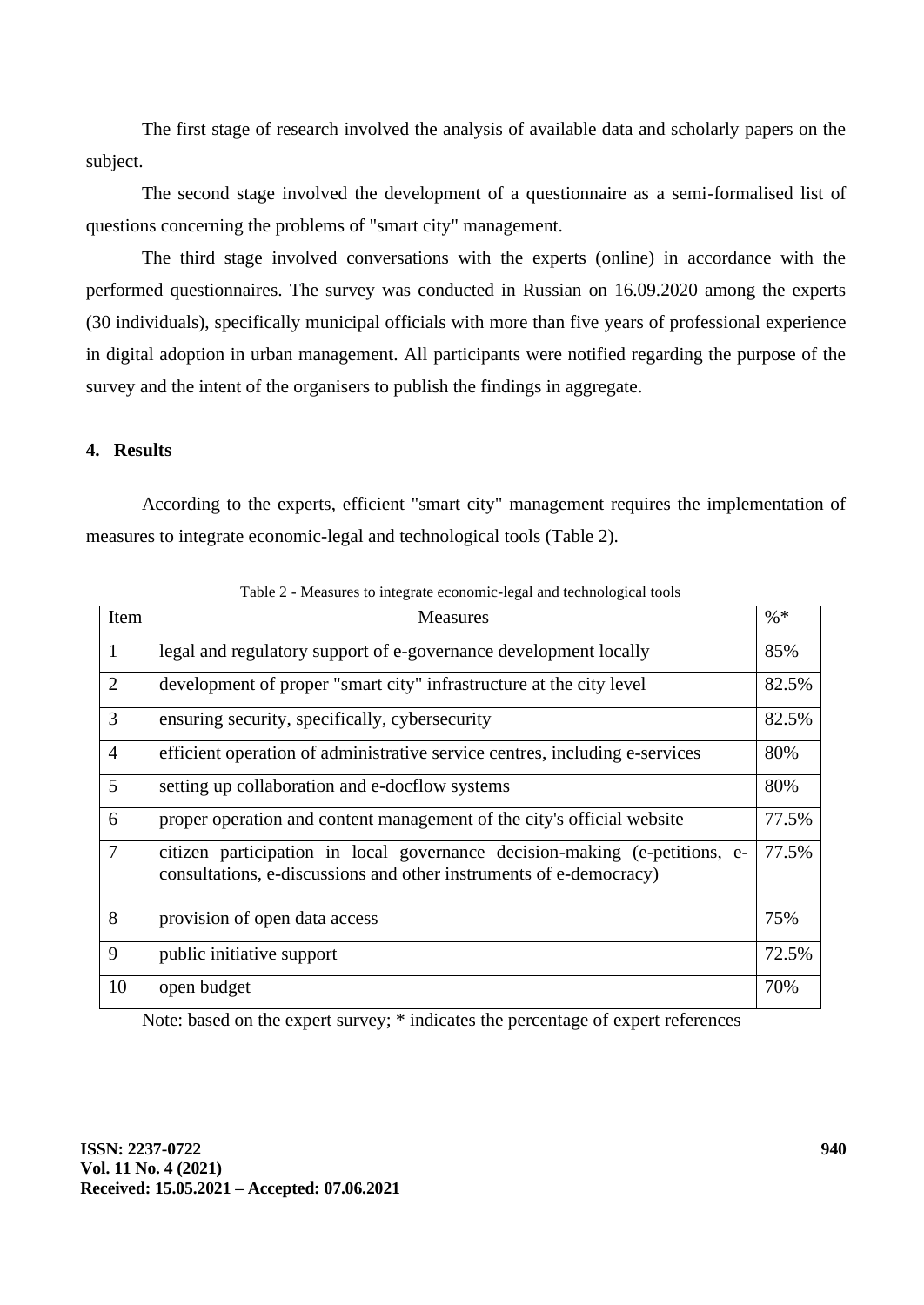Based on the expert survey, a model of "smart city" management was developed with a focus on the quality of functioning and organisation of the objects of an urban environment using modern technology to accommodate the needs of people and improve environmental and ecosystem sustainability (Table 3).

| Item           | Technical elements                                          | Expert input                                                                                                                                                                                                                                                                                                                                                                                                                                                                                                                                                                                                                                                                                                                        |
|----------------|-------------------------------------------------------------|-------------------------------------------------------------------------------------------------------------------------------------------------------------------------------------------------------------------------------------------------------------------------------------------------------------------------------------------------------------------------------------------------------------------------------------------------------------------------------------------------------------------------------------------------------------------------------------------------------------------------------------------------------------------------------------------------------------------------------------|
| $\mathbf{1}$   | <b>Broadband</b>                                            | Unrestrained Internet access contributes to a better business                                                                                                                                                                                                                                                                                                                                                                                                                                                                                                                                                                                                                                                                       |
|                | connections                                                 | environment and progress in the city and results in better                                                                                                                                                                                                                                                                                                                                                                                                                                                                                                                                                                                                                                                                          |
|                |                                                             | economic performance                                                                                                                                                                                                                                                                                                                                                                                                                                                                                                                                                                                                                                                                                                                |
| $\overline{2}$ | of<br>Internet<br>Things/Internet<br>of<br>Everything (IoT) | A concept of a communication network of physical or virtual<br>objects ("things") powered by technologies enabling their<br>interaction between each other and with surrounding<br>environments, as well as perception, communication and<br>generation of new information without human engagement.<br>The use of measuring devices, sensors, video cameras, GPS<br>devices, thermostats and weather stations, drones to monitor<br>traffic, weather and CO <sub>2</sub> levels, track the routes of public<br>transport, control emergencies in utilities, safety of buildings,<br>etc. The concept of "smart city" means these devices would<br>be interrelated, interoperable and linked to a single city<br>operating platform |
| 3              | Smart<br>personal<br>devices                                | Providing residents and visitors with the opportunity to use<br>personal devices (smartphones, tablets) for their own needs<br>by developing useful applications for prompt and qualitative<br>use of e-services, tourist routes and information, the<br>opportunity to track public transport services and congestion,<br>locate free parking spaces, take part in voting, submit<br>petitions, attract consultations, etc.                                                                                                                                                                                                                                                                                                        |
| $\overline{4}$ | Cloud computing                                             | Sets of technologies of data storage and/or processing as<br>services offered to the customer by the provider using<br>hardware and software available on the Internet with the<br>traditional client-server architecture                                                                                                                                                                                                                                                                                                                                                                                                                                                                                                           |
| 5              | Big data analysis                                           | Big volume, high speed and wide range of information assets<br>requiring new forms of operation, including more wide-<br>ranging decision-making and process optimisation. Big data<br>for "smart cities" provide an opportunity for transition to a<br>higher quality of management and improved response to<br>numerous needs of residents and the city as an ecosystem.<br>Big data is a new technology requiring considerable<br>investment and powerful IT-infrastructures. Technological<br>standards contribute to quality decision-making related to<br>technology                                                                                                                                                          |

Table 3 - A model of "smart city" management

Note: based on the expert survey.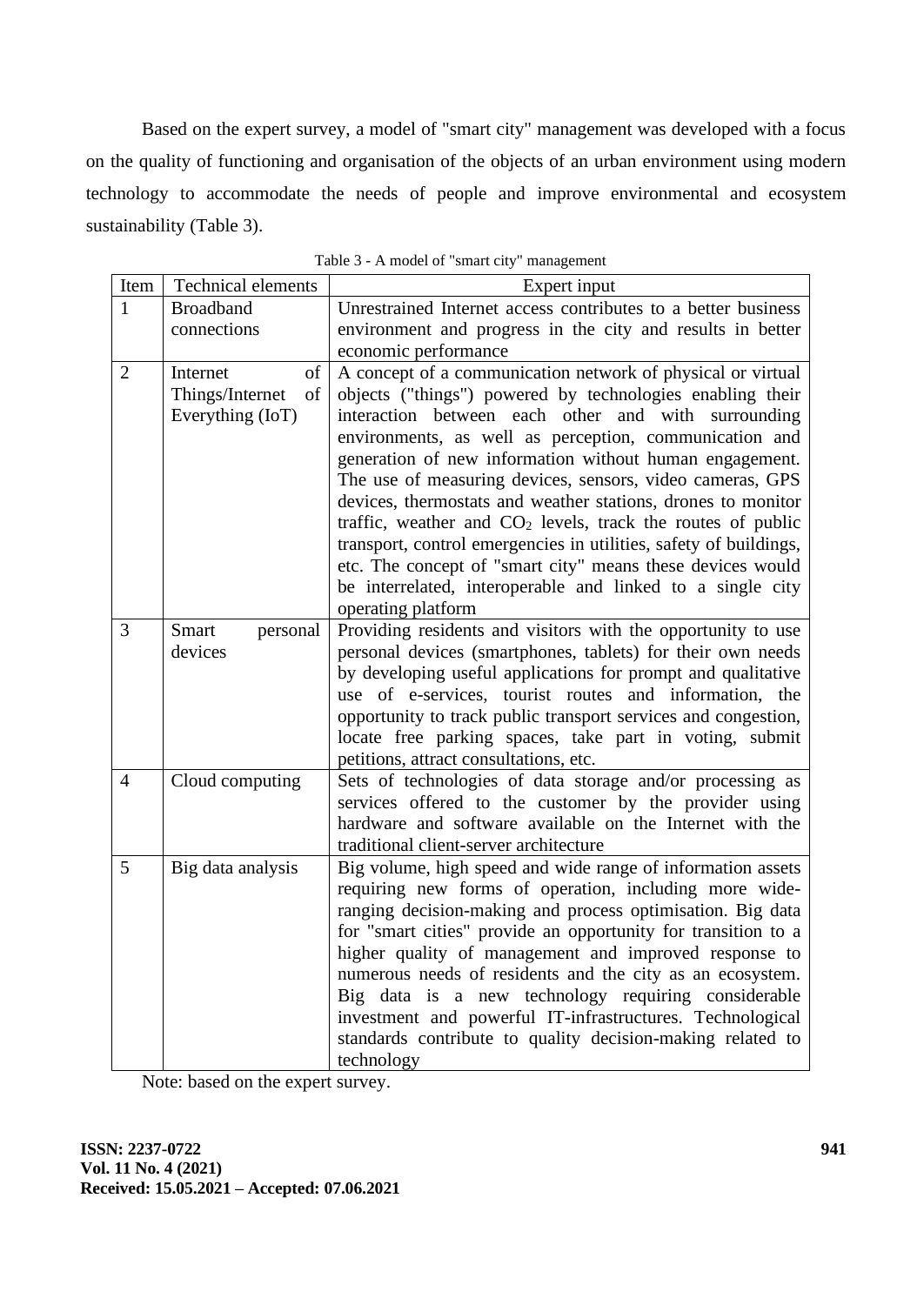#### **5. Discussion**

As can be seen from foreign practices, "smart cities" are largely powered by flexible telecommunications architecture, open platforms and continuous monitoring. Urban "smart infrastructures" are developed on modular (cassette) technologies.

"Smart city" systems crucially integrate sensors, meters (wired or wireless) and various peripheral devices transmitting on-line data to the processing centre on a continuous or regular basis.

E. g., the information and communications networks in Santander, Cantabria, in northern Spain integrate more than 20,000 sensors (to register pollution levels, noise, traffic, parking, etc.), buildings, utility grids (water supply, gas, electricity, lighting), transport links, utility and support services. Such "smart infrastructure" facilitates efficient urban operation, coordination of services and institutions and helps to ensure proper security (Aletà et al.: 2017).

Over the past decades, "smart cities" have operated broadband telecommunication networks to provide e-services and monitor the ecosystem in a cluster, community or region. Berlin has been advancing intellectual networks powered by Big Data and analytical processing of data from global monitoring of the vital structures of the megapolis (Harris: 2014).

Across the world, green "smart cities" have been on the rise recently as an innovative model based on the digitalisation of municipal development and facilitating not only cardinal improvements in prosperity and living standards but also environmental security and energy-saving. A major proponent of "smart city" transformations has been the EU.

A green IT strategy has been developed and implemented in Stockholm as part of the "smart city" strategy. The Green IT strategy aims to reduce the environmental footprint by using such IT functions as energy-efficient buildings, monitoring traffic and development of e-services (Bibri, Krogstie: 2020b).

London, which is one of the leaders of digital adoption in municipal governance among European "smart cities", experimented to set a green area, i. e., an area of restricted access in the city centre, which helped to considerably decrease harmful emissions in the air due to an increase in the speed of vehicles by 15-20% and lower congestion in the streets and helped businesses save fuel costs and ensure timely delivery of orders. In Barcelona, one of the leading cities in advancing IoT solutions in urban governance, garbage containers track the volume of waste and optimise garbage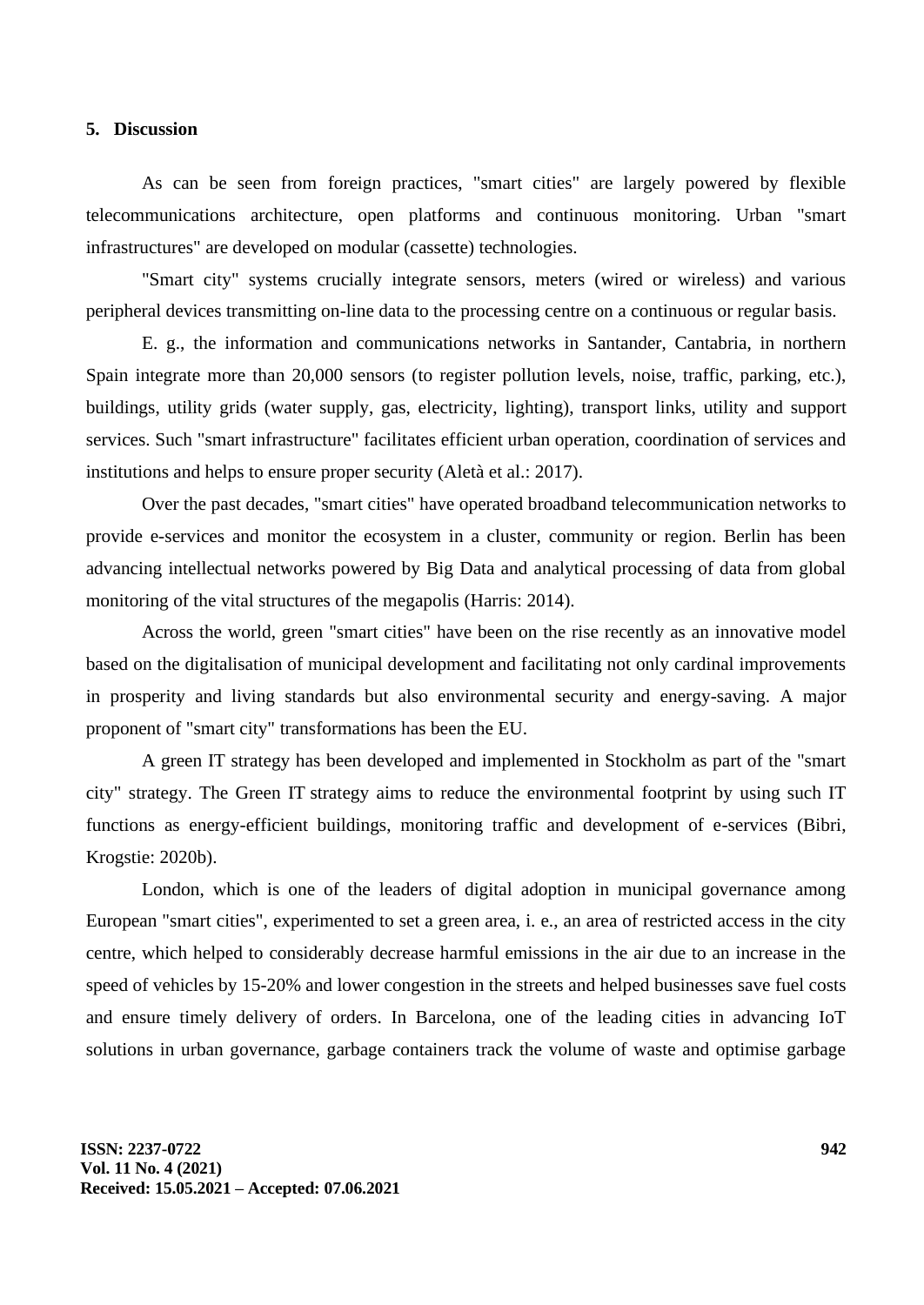collection routes; new sensors are able to detect harmful and dangerous waste (Bibri, Krogstie: 2020a).

In June 2014, the Smart City Wien Framework Strategy was adopted, which envisaged the introduction of advanced solutions powered by ICT. The strategy will be implemented till 2050 to facilitate gradual and continuous modernisation of the city which is meant to produce: energy consumption cuts, reductions in greenhouse gas emissions without abandoning the technology responsible for their accumulation, mobility driven by broadband, intellectual ICT and innovative solutions; responsible efficient use of resources; efficient methods of organisation of urban transport networks; protective management of water resources, waste, heating systems and lighting in buildings, streets, ad or information billboards, etc., interactive method of work in urban administration; improved security in public spaces (Kylili, Fokaides: 2015).

According to the experts, a functional, optimal and reasonable system of managing a "smart city" is the one generating data, integrated down to the detail level, which may be analysed and allows optimisation of such principal resources and urban functions as transport, infrastructure, energy, public health and security. When using such data gathering tools, cities may be unaware of the directions and methods of how to improve the functioning of the urban environment. All such data is practically invisible and cannot be seen physically, but if a prudent approach is adopted to gather city data to inform decision-making, local living standards would improve significantly. It is also crucial that such data should be integrated at the lowest granular level and systematised in a single picture.

It is specifically data integration that is, according to the experts, a city's path to become a "smart city." To enable data integration and processing, city administrations should prepare in advance. One of the first steps toward rising as a "smart city" is the analysis of the already available "smart city" systems and the respective data. The focus should be also placed on the existing models of data gathering and processing. Based on the above, city authorities have the opportunity to determine optimal programmes and architectures for storing, merging and using data according to the functional purpose and take strategic management decisions based on the expected outcomes.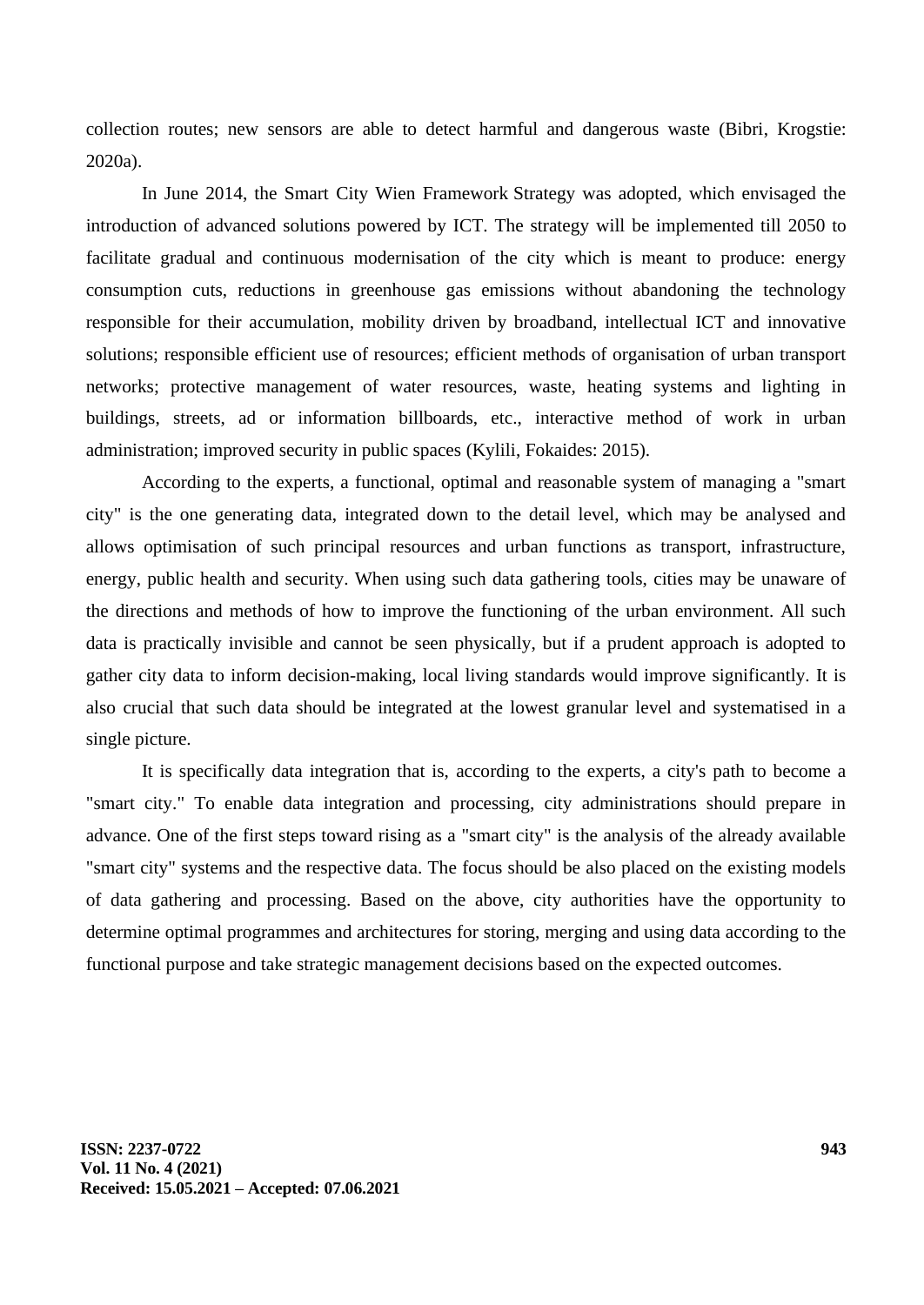#### **6. Conclusion**

Following a concept analysis of the notion of "smart city" through the lens of institutional, social, economic, technological and integrated management approaches, as proposed in previous research, we refined the category framework of the subject area of this research.

In a general sense, a "smart city" is a system facilitating the most efficient use of available resources of city services and ensuring maximum security of city life. Such city ceaselessly raises the number and quality of services for people, while ensuring the sustainability of the environment to support comfort and the quality of life through such improved environmental and ecosystem sustainability.

From the point of public governance, a "smart city" is a managed and multi-factor complex system integrating the above components and aligning them with the context of sustainable development. The purpose of development in such system is to ensure improved comfort of urban life and environmental security, a key requirement underlying the idea of what is reasonable in city management.

As can be seen from the findings and review of foreign practices, the research hypothesis holds that "smart city" management is contingent upon the implementation of specific measures to integrate economic-legal and technological tools, development of a model of "smart city" management and adoption of existing international practices in raising environmental and ecosystem sustainability.

Further substantiation is needed to derive a complex of scholarly propositions to build the principal methodological basis for implementing and continuous improvement of the "smart city" system for big Russian cities, which should be facilitated by the adoption of corresponding methodological and technological support for these processes.

#### **References**

AL-HADER, M., RODZI, A. (2009). *The smart city infrastructure development & monitoring.* Theoretical and Empirical Researches in Urban Management, 4(2), 87-94.

ALBINO, V., BERARDI, U., DANGELICO, R.M. (2015). Smart Cities: Definitions, Dimensions, Performance, and Initiatives. *Journal of Urban Technology*, 22(1), 3-21.

ALETÀ, N.B., ALONSO, C.M., RUIZ, R.M.A. (2017). *Smart Mobility and Smart Environment in the Spanish cities.* Transportation Research Procedia, 24, 163-170.

**ISSN: 2237-0722 Vol. 11 No. 4 (2021) Received: 15.05.2021 – Accepted: 07.06.2021**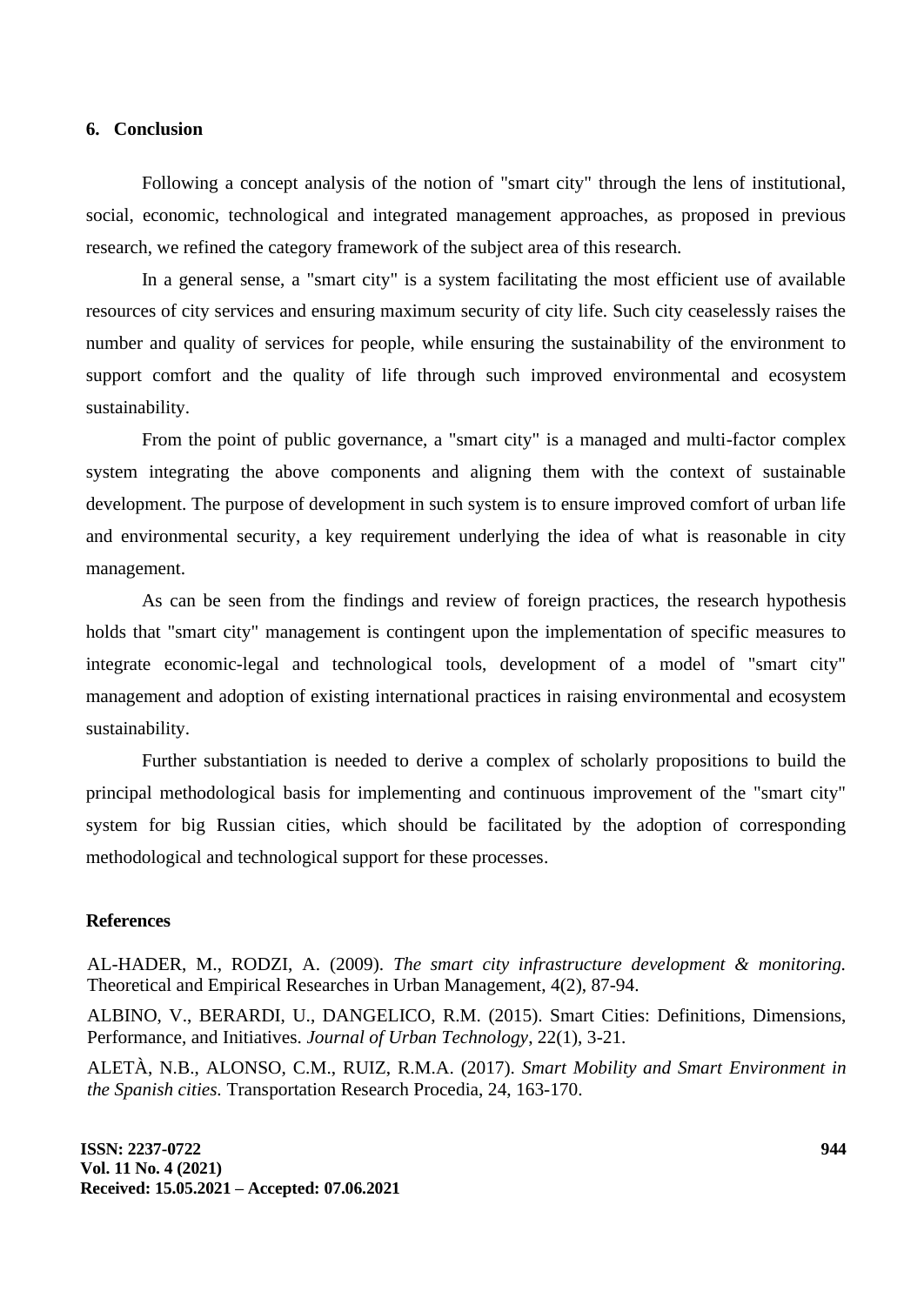BANCEROVA, O.L. (2020). Development of the urbanized city environment: optimization of the spatial structure oftourist and recreational areas. *International Journal of Advanced Research in Engineering and Technology*, 11(2), 231-237.

BIBRI, S.E., KROGSTIE, J. (2020a). *The emerging data–driven Smart City and its innovative applied solutions for sustainability: the cases of London and Barcelona*. Energy Informatics, 3(5), 1- 42. https://doi.org/10.1186/s42162-020-00108-6

BIBRI, S.E., KROGSTIE, J. (2020b). *Smart Eco-City Strategies and Solutions for Sustainability*: The Cases of Royal Seaport, Stockholm, and Western Harbor, Malmö, Sweden. Urban Science, 4(11), 1- 42. https://doi.org/10.3390/urbansci4010011

BRONSTEIN, Z. (2009). *Industry and the smart city*. Dissent, 56(3), 27-34.

DEAKIN, M., AL WAER, H. (2011). *From Intelligent to Smart Cities*. Intelligent Buildings International, 3(3), 140–152.

DEAKIN, M., LOMBARDI, P., COOPER, I. (2011). The IntelCities community of practice: The capacity-building, co-design, evaluation, and monitoring of e-government services. *Journal of Urban Technology,* 18(2), 17-38.

DEEVA, T.V., NIKIPORETS-TAKIGAWA, G., LUSTINA, T.N., PODSEVALOVA, E.N., DIDENKO, E.N. (2020). Blockchain Technologies and Smart Contracts: New Technological Methods to Regulate Transactions and Trade Operations. *International Journal of Emerging Trends in Engineering Research*, 8(7), 3659-3664.

EGER, J.M. (2009). *Smart growth, smart cities, and the crisis at the pump a worldwide phenomenon.* I-Ways, 32(1), 47-53.

FIOFANOVA, O.A. (2020). *New literacy and data-future in education: advanced technology smart big-data. Revista Inclusione*s, 7(Especial), 174-180.

GLEBOVA, I.S., BERMAN, S.S., ABRAMOV, R.A. (2019). *Evolutionary development of major cities of the Russian Federation*: new tools for territorial management. Revista Inclusiones, 6(Especial), 313-326.

GOGIBERIDZE, G.M., ISAKOV, V.A., ERSHOVA, T.V., SHULGINA, O.V. (2020). *Development of innovations in the educational environment: inclusive education and digital technologies*. Revista Inclusiones, 7(Especial), 147-158.

GORYAINOVA, L.V. (2020). *Smart city ecosystem: elements of concept, coordination challenges and funding mechanisms in Russia.* Revista Turismo: Estudos & Práticas, S4, 1-15.

HALPERN, O., LECAVALIER, J., CALVILLO, N., PIETSCH, W. (2013). *Test-Bed Urbanism. Public Culture,* 25(2), 272–306.

HARRIS, S. (2014). Securing big data in our future intelligent cities. In: *Proceedings of IET Conference on Future Intelligent Cities, 4-5 December 2014*, London, United Kingdom. IET, pp. 1-4. https://doi.org/10.1049/ic.2014.0049

HOLLANDS, R.G. (2008). *Will the real smart city please stand up*? City, 12(3), 303-320.

KOLA-BEZKA, M., CZUPICH, M., IGNASIAK-SZULC, A. (2016). Smart cities in Central and Eastern Europe: viable future or unfulfilled dream? *Journal of International Studies*, 9(10), 76-87.